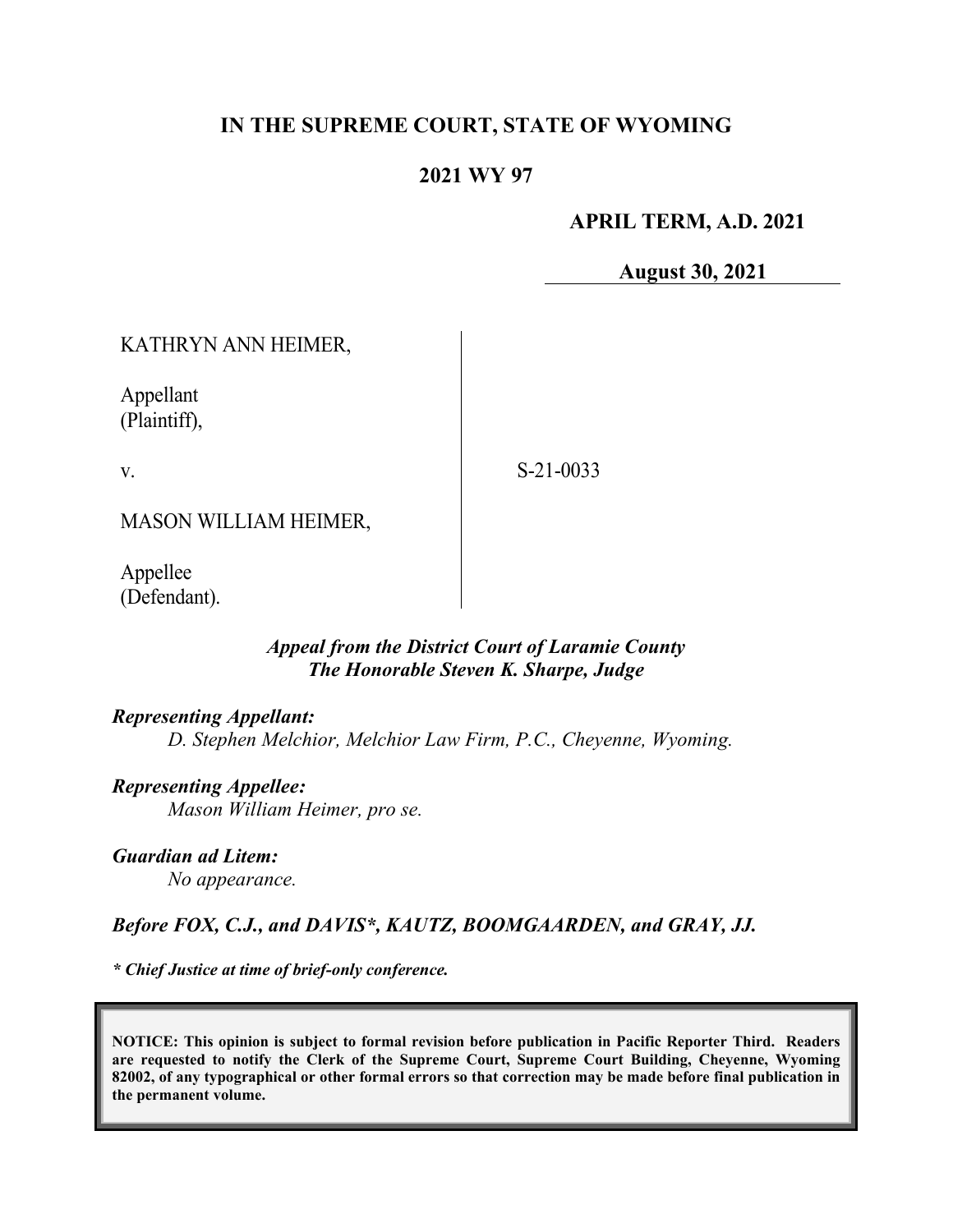### **FOX, Chief Justice.**

[¶1] Kathryn (Mother) and Mason (Father) Heimer divorced in 2018. Mother filed a string of post-divorce motions in the district court, and this appeal concerns her latest two. At the hearing on Mother's fifth motion for order to show cause why Father should not be held in contempt, the district court refused to consider 180 pages of communications attached to Mother's reply brief, granted her motion in part, denied it in part, and awarded her \$100 in attorney fees. Approximately five weeks later, Mother filed her sixth motion for order to show cause, raising again the issue of Father's allegedly harassing communications since their divorce. At that hearing, the district court limited Mother to evidence of Father's communications since the previous hearing. Based on the admissible documents, the district court found Father in contempt of court and awarded Mother attorney fees. Mother appealed the district court's denials of her fifth motion, the \$100 attorney fee calculation, and the ruling at the hearing on the sixth motion restricting the evidence she could present. We affirm in part, reverse in part, and remand.

#### *ISSUES*

[¶2] Mother raises seven issues, which we condense and reorganize:

1. Was Mother denied due process when the district court refused to consider the attachments to Mother's reply brief at the hearing on her fifth motion?

2. Was Mother barred from relitigating Father's allegedly harassing communications that occurred prior to her fifth motion?

3. Did the district court err when it found Father was not in contempt for failing to timely pay his share of the children's medical bills?

4. Did the district court abuse its discretion by awarding Mother, without analysis, \$100 for attorney fees related to Mother's fifth motion?

## *FACTS*

[¶3] Mason William Heimer and Kathryn Ann Heimer were divorced in 2018 and have joint legal custody of their two minor children. Mother has primary physical custody.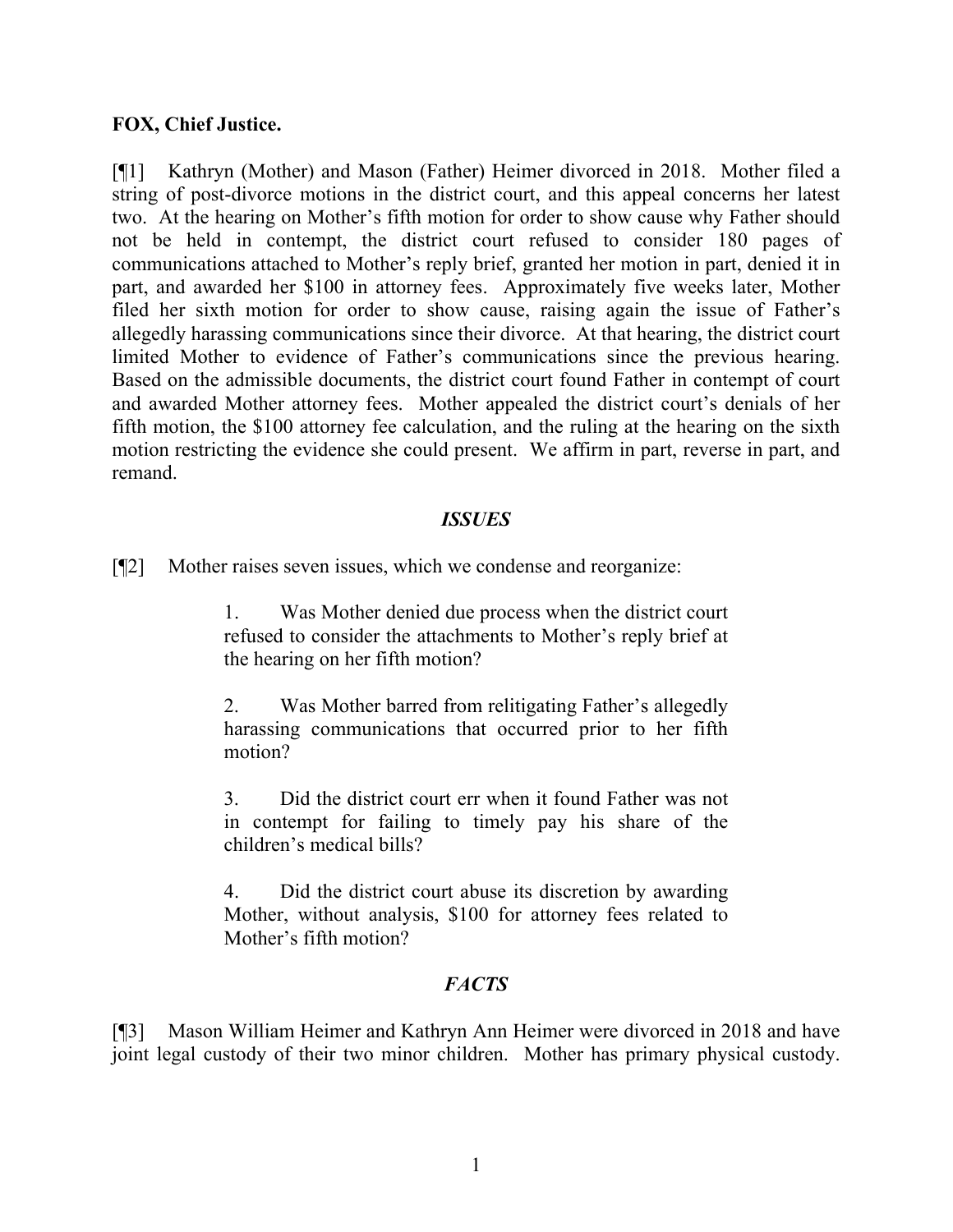Mother has returned to court several times to enforce the divorce decree and related orders. She appeals the orders on her two latest motions.

[¶4] Mother's fifth motion to show cause requested Father be held in contempt for three reasons. Mother alleged Father disobeyed the divorce decree because he paid child support by direct wire transfer to Mother's bank account instead of through the State Disbursement Unit, thereby causing Mother to incur \$10 per transfer in bank fees, which had accumulated to \$210. She alleged Father untimely reimbursed her for his share of the children's medical expenses, and when he did so, he paid by direct wire transfer, thereby causing her to incur more bank fees. She alleged Father used the Talking Parents website<sup>[1](#page-2-0)</sup> to "harass [Mother] by falsely making and implying mean and nasty and derogatory and deprecatory statements to [Mother] and by injuring, maltreating and vilifying [Mother]." Her motion did not identify any specific communications she found harassing. Finally, she requested attorney fees.

[¶5] Father denied the allegations. On her harassment claim, Father stated that Mother "failed to produce a single statement or scintilla of evidence regarding what communication allegedly violates the Order." Mother replied she had "significantly more than [a] 'single statement or scintilla of evidence'" of harassment, and she attached 180 pages of exhibits, 148 pages of which contained all of the parties' communications via the Talking Parents website over two years.

[¶6] On June 25, 2020, the district court held a thirty-minute hearing on the fifth motion. The district court issued an oral ruling finding Father in contempt for his failure to follow the clear language of the divorce decree that required him to pay child support through the State Disbursement Unit. The court ordered Father to pay Mother \$210 for her bank fees and \$100 for her attorney fees related to that claim. The district court did not find Father in contempt on the medical expenses issue, but reminded Father he needed to timely pay his share of the expenses in a manner that did not require Mother to incur bank fees.

[¶7] Mother's attorney discussed the harassing nature of Father's communications and suggested the court would find Father in contempt if it read through her exhibits. The court stated it had looked very carefully at Mother's motion to find specific allegations of Father's misconduct in violation of the supplemental divorce decree, and found only "some very broad language that '. . . Defendant is abusing the Talking Parents[] website by making mean and nasty, derogatory statements'" to Mother. The court characterized Mother's exhibits as "record dumping" and said, "I guess you're asking me to review and

<span id="page-2-0"></span> $1$  Talking Parents is a web application that facilitates and preserves communications between parties. Mother and Father began using Talking Parents before they were divorced and were required to use it exclusively to communicate with one another since December 2019.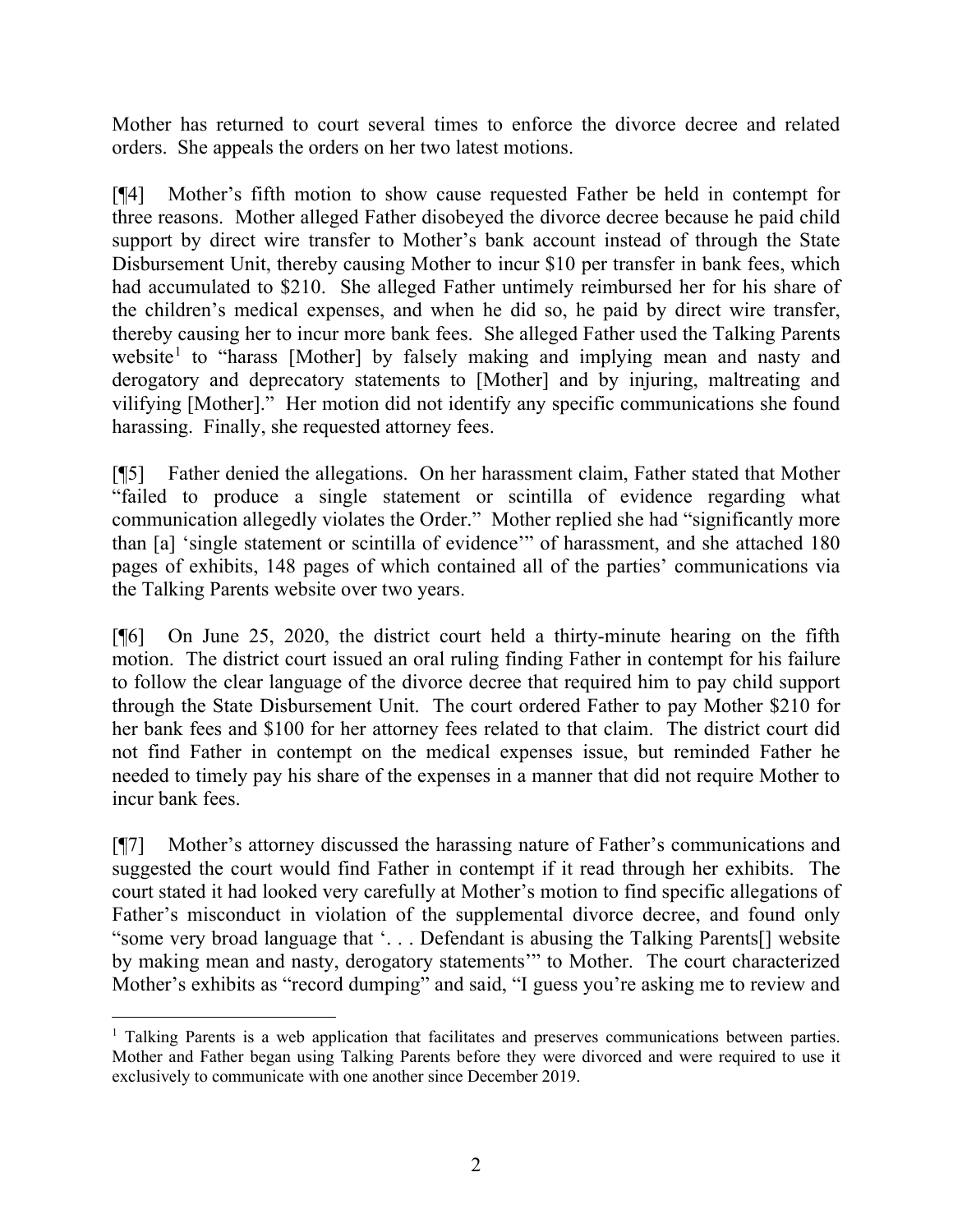pull out of there the allegations which I believe violate the court's Supplemental Order. I'm not willing to do that." The district court explained, "[T]hat type of practice is inappropriate where attorneys attach e-mails to their pleadings which then I guess they want to become evidence in the case. I think that practice has to stop. There are rules which the attorneys are well aware of that apply to the filing of pleadings." The district court refused to consider Mother's attachments and denied her motion with respect to harassment. The court also addressed Father:

> [J]ust a glance at those e-mails shows that your communications with Miss Heimer are completely inappropriate. And I would tell you, sir, that you are dancing way too close to the fire with this court by those exchanges and those comments.

> If this matter is brought back before the court, if those types of exchanges occur going forward and I see derogatory e-mails that are directed to Miss Heimer, I will hold you in contempt for those. So that conduct has to stop, and it has to stop immediately.

[¶8] Mother's attorney then stated he believed they were having an "offer of proof hearing" and asked what rule he had violated by attaching lengthy exhibits to the pleading. The court responded:

> It was not set today for an offer of proof of any kind. This is a hearing on the motion for an order to show cause. So it is determined by the Rules of Evidence and the Rules of Civil Procedure that apply to all such hearings.

> So I don't know where you got the idea that it was just an offer of proof hearing. It's not. If you need two hours for a hearing in the future for testimony to be received and for foundation to be established so that evidence can be properly admitted under the Rules of Evidence which requires a foundation, authenticity, all of the things that go into offering e-mails, I'll certainly give you whatever time you think that you need. But I'm not going to take and look at e-mail attachments which are not evidence without them being introduced in a proper way in a proper evidentiary hearing.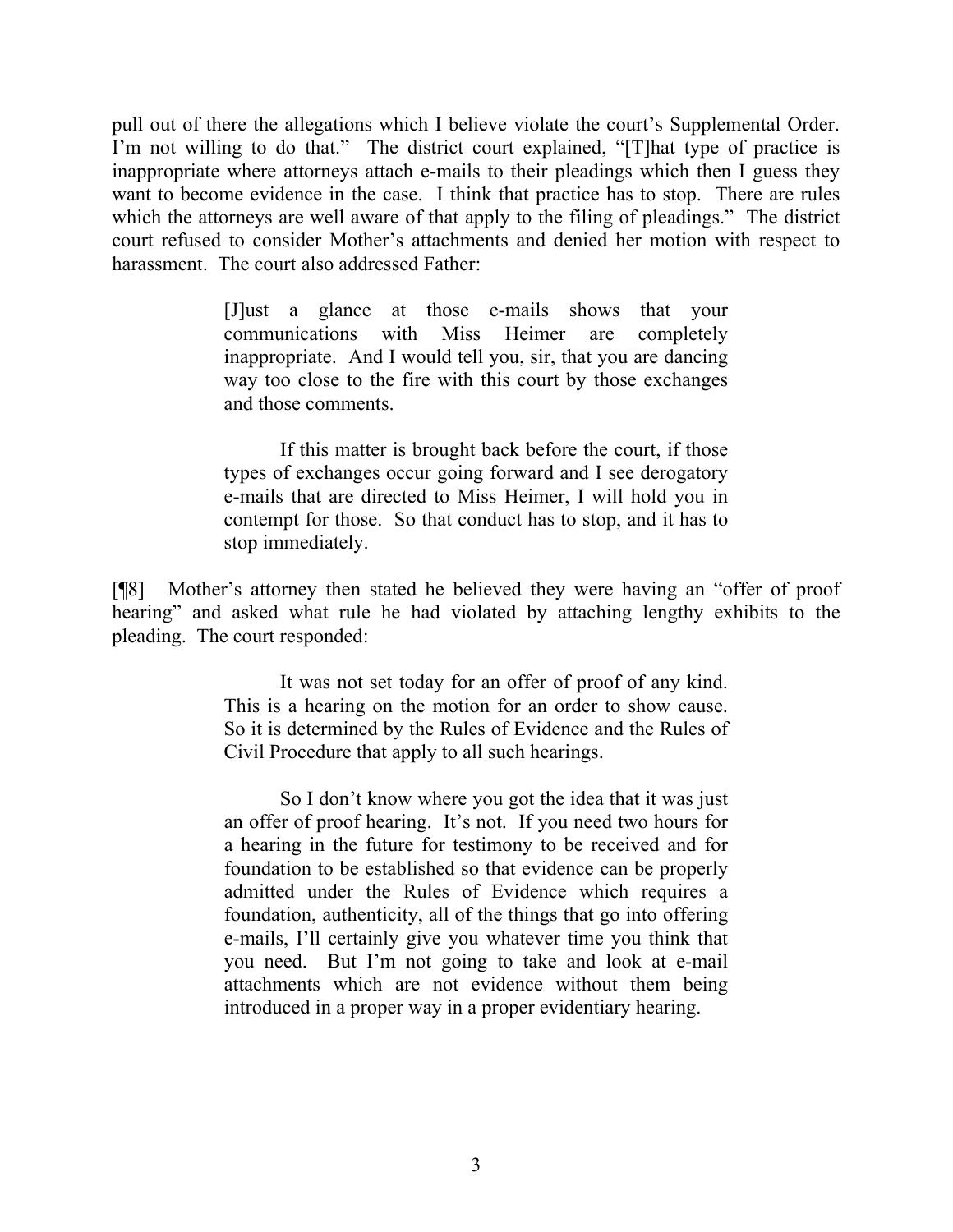Mother's counsel did not request a continuance, or ask to call Mother to testify about the exhibits. The district court denied the motion with respect to the inappropriate comments.

[¶9] Five weeks later, Mother requested a three-hour evidentiary hearing on her fifth motion. On the same day, she filed a motion to reconsider the \$100 fee award, citing the fee shifting provision in the divorce decree, along with an "offer of proof" showing she had incurred \$12,266.01 in legal fees in connection with that motion.

[¶10] A few days later, Mother filed a new motion to show cause why Father should not be held in contempt. She alleged Father continued to harass her by making "mean and nasty and derogatory and deprecatory statements" via the Talking Parents website, and that he had further harassed her and invaded her privacy by sending a box of live hermit crabs to her home as a surprise birthday gift for one of the children. Mother also requested legal fees and costs related to her sixth motion. The district court issued an order requiring Father to appear for a hearing and an order setting an evidentiary hearing for the same date and time.

[¶11] At the hearing, Mother's counsel stated he believed they were present for an evidentiary hearing on Mother's fifth motion harassment claim. The district court explained that Mother's counsel had misunderstood; the court did not intend to revisit communications between the parties prior to the fifth motion or to reconsider its ruling. Mother's counsel accepted the ruling and presented only evidence of Father's conduct since the last hearing.

[¶12] Mother testified about Father's specific statements on the Talking Parents website and her attorney moved to admit her exhibit containing the entire span of communications on Talking Parents. The court admitted the communications that had taken place since the last hearing as substantive evidence and admitted the earlier communications for the limited purpose of establishing context and the effect on Mother.

[¶13] Mother testified about arriving home from a weekend away to find a smelly box of "half-dead" hermit crabs that had been sitting in the June sun. After hearing Father's testimony, the district court found Father knowingly harassed Mother: "Certainly you wouldn't send a monkey or a tarantula or worse yet a cat to somebody without talking to them about that and getting their okay."

[¶14] The district court found one of Father's statements, "You're a messed up, bad person," violated the supplemental divorce decree, and recognized the statement was not made in isolation. The court reviewed the entire span of communications for context and noted "repeated attacks on Ms. Heimer, repeated attacks on her family, a barrage of email after email after email. They're clearly harassing in nature[.]" The court stated that "had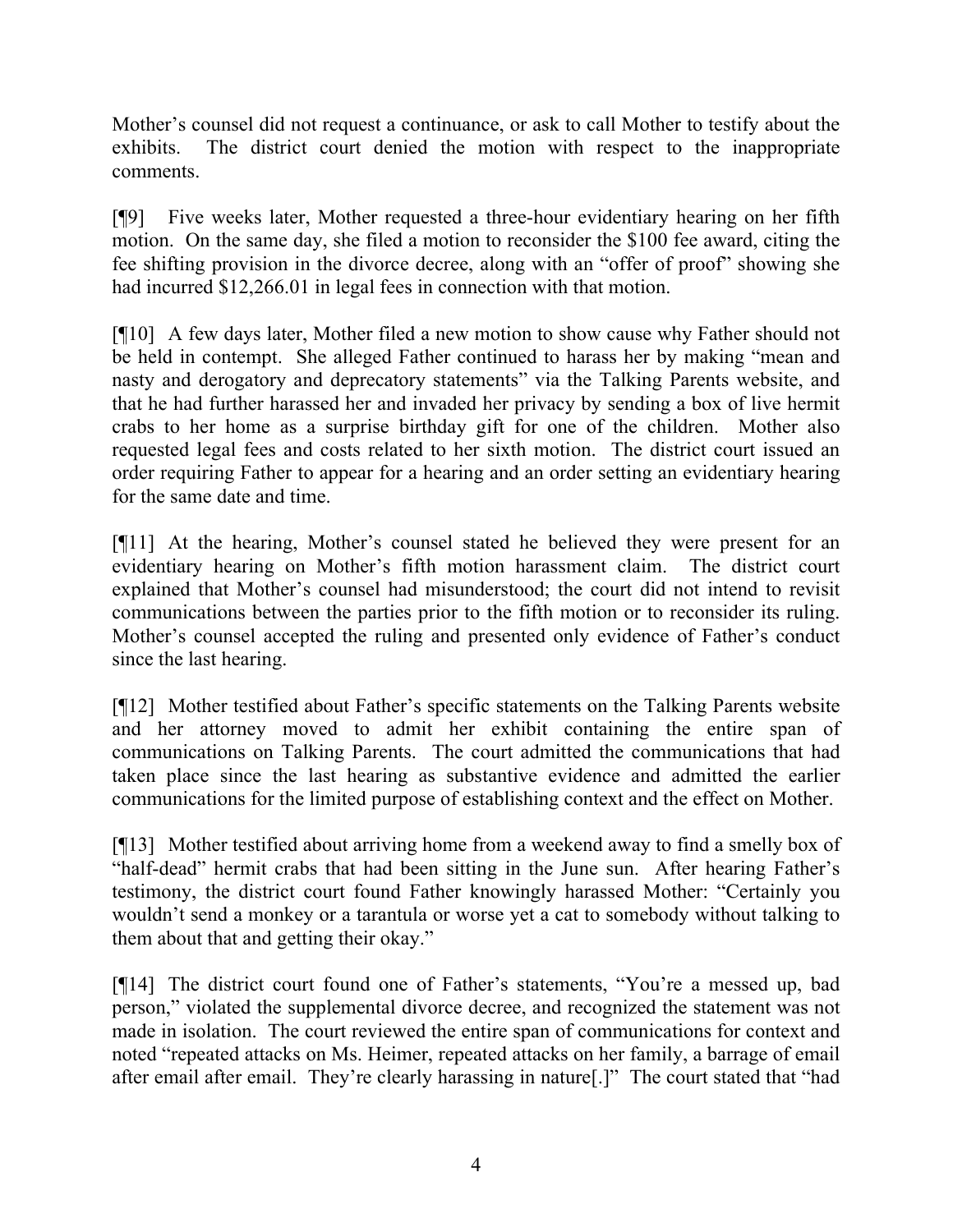those communications been properly presented at the June 25th hearing I very likely would have found that they were violations, they were contempt by Mr. Heimer of this Court's orders." The district court found by clear and convincing evidence that Father had willfully disobeyed the court's orders, and ordered all future communications must deal with the children only, without comment or criticism about the other parent. The court ordered Father to post a \$5,000 cash bond to be released to him if he complied with the supplemental divorce decree language for one year. The court awarded Mother her reasonable attorney fees associated with the most recent motion, but denied her motion for reconsideration of the \$100 fee award associated with the previous motion.

### *DISCUSSION*

## *I. Was Mother Denied Due Process When the District Court Refused to Consider the Attachments to Mother's Reply Brief at the Hearing on Her Fifth Motion?*

#### **A. Contempt Procedure**

[¶15] Wyoming law provides for post-petition motions for order to show cause:

(b) A court having jurisdiction under W.S. 20-2-203 may, upon appropriate motion of a party, require a parent to appear before the court and show just cause why the parent should not be held in contempt, upon a showing that the parent has willfully violated an order concerning the care, custody and visitation of the children. In order to enforce and require future compliance with an order the court may find that the parent is in contempt of court, award attorney's fees, costs and any other relief as the court may deem necessary under the circumstances to the party aggrieved by the violation of an order.

Wyo. Stat. Ann. § 20-2-204(b) (LexisNexis 2019).

To establish civil contempt, the plaintiff must show by clear and convincing evidence that: 1) there was an effective court order requiring certain conduct by the alleged contemnor; 2) the contemnor had knowledge of the order; and 3) the alleged contemnor willfully disobeyed the order. In order to find a willful violation, the order violated must be clear, specific and unambiguous.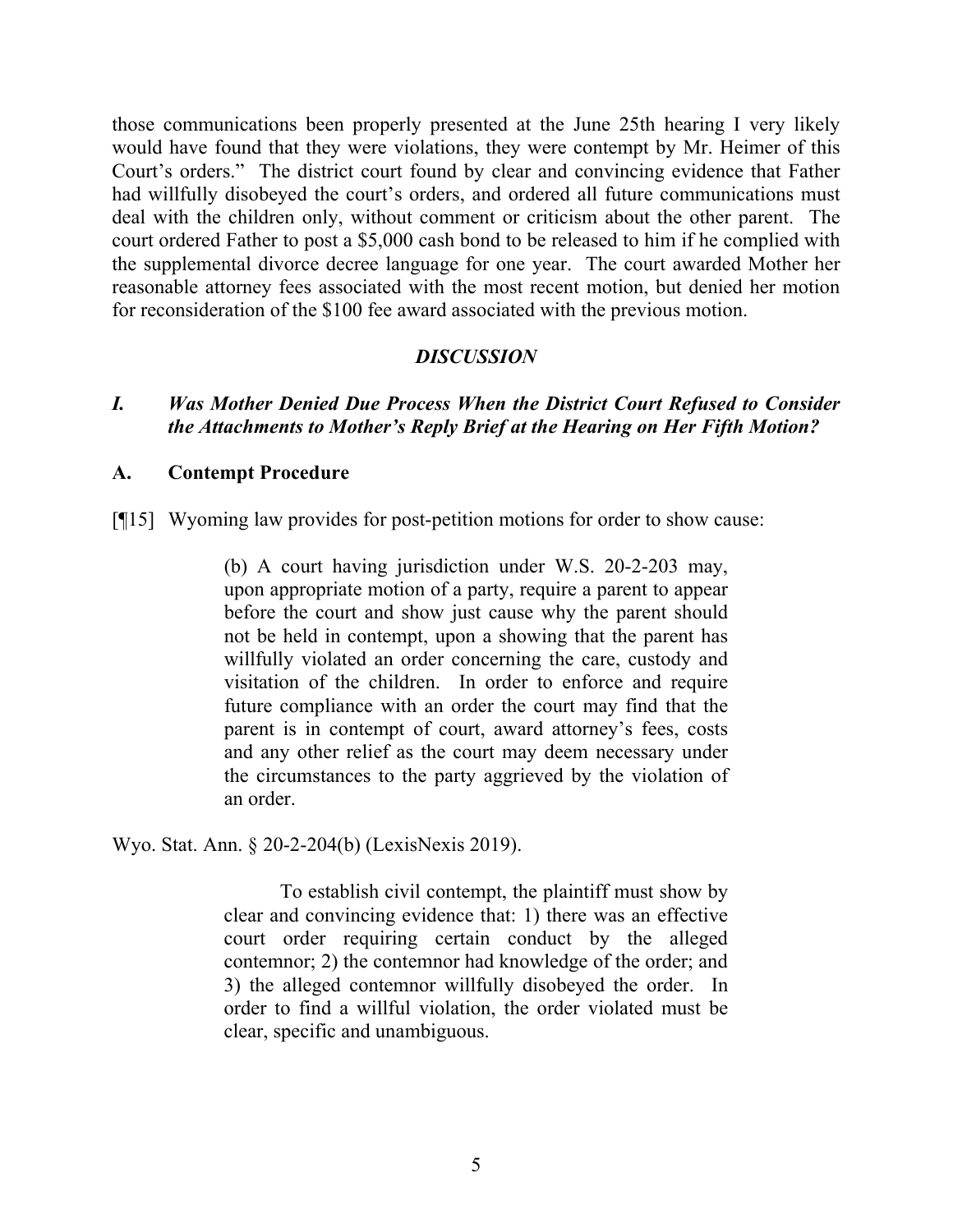A civil contempt order must be supported by clear and convincing evidence. Clear and convincing evidence is evidence that would persuade a finder of fact that the truth of the contention is highly probable. Once the elements of contempt are proven, the burden then shifts to the person charged with contempt to show he or she was unable to comply.

*Breen v. Black*, [2](#page-6-0)020 WY 94,  $\P$ [11-12, 467 P.3d 1023, 1027 (Wyo. 2020) (cleaned up).<sup>2</sup>

[¶16] Such clear and convincing evidence can usually only be provided to the district court in an evidentiary hearing. *See, e.g.*, *Fowles v. Fowles*, 2017 WY 112, ¶ 12, 402 P.3d 405, 409 (Wyo. 2017); *Bullock v. Bullock*, 2014 WY 131, ¶ 9, 336 P.3d 136, 139 (Wyo. 2014); *Shindell v. Shindell*, 2014 WY 51, ¶ 5, 322 P.3d 1270, 1273 (Wyo. 2014). "Once the elements of contempt are proven, the burden then shifts to the person charged with contempt to show he or she was unable to comply." *Breen*, 2020 WY 94, ¶ 12, 467 P.3d at 1027 (citing *Kleinpeter v. Kleinpeter*, 2017 WY 76, ¶ 10, 397 P.3d 189, 193 (Wyo. 2017)).

## **B. Standard of Review**

[¶17] Our usual standard of review is lenient. "This Court does not interfere with an order holding a party in civil contempt of court in a domestic relations case 'absent a serious procedural error, a violation of a principle of law, or a clear and grave abuse of discretion.'" *Breen*, 2020 WY 94, ¶ 8, 467 P.3d at 1026 (citations omitted). Here, however, Mother asserts that her due process rights were violated when she was deprived of the opportunity to present evidence at the hearing on her fifth motion. The standard of review for such claims is de novo. *Walker v. Walker*, 2013 WY 132, ¶ 35, 311 P.3d 170, 177 (Wyo. 2013). "The party claiming an infringement of his right to due process has the burden of demonstrating both that he has a protected interest and that such interest has been affected in an impermissible way. The question is whether there has been a denial of fundamental fairness." *Id.* (citations omitted).

<span id="page-6-0"></span><sup>&</sup>lt;sup>2</sup> This opinion uses (cleaned up) to indicate emphasis, internal quotation marks, and citations have been omitted from quotations. *See, e.g*., *Derma Pen, LLC v. 4EverYoung Ltd.*, 999 F.3d 1240, 1244 (10th Cir. 2021); *United States v. Reyes*, 866 F.3d 316, 321 (5th Cir. 2017); *State v. Vigil*, No. S-1-SC-37110, 2020 WL 1193154, at \*2 (N.M. Mar. 12, 2020); *Smith v. Kentucky*, 520 S.W.3d 340, 354 (Ky. 2017).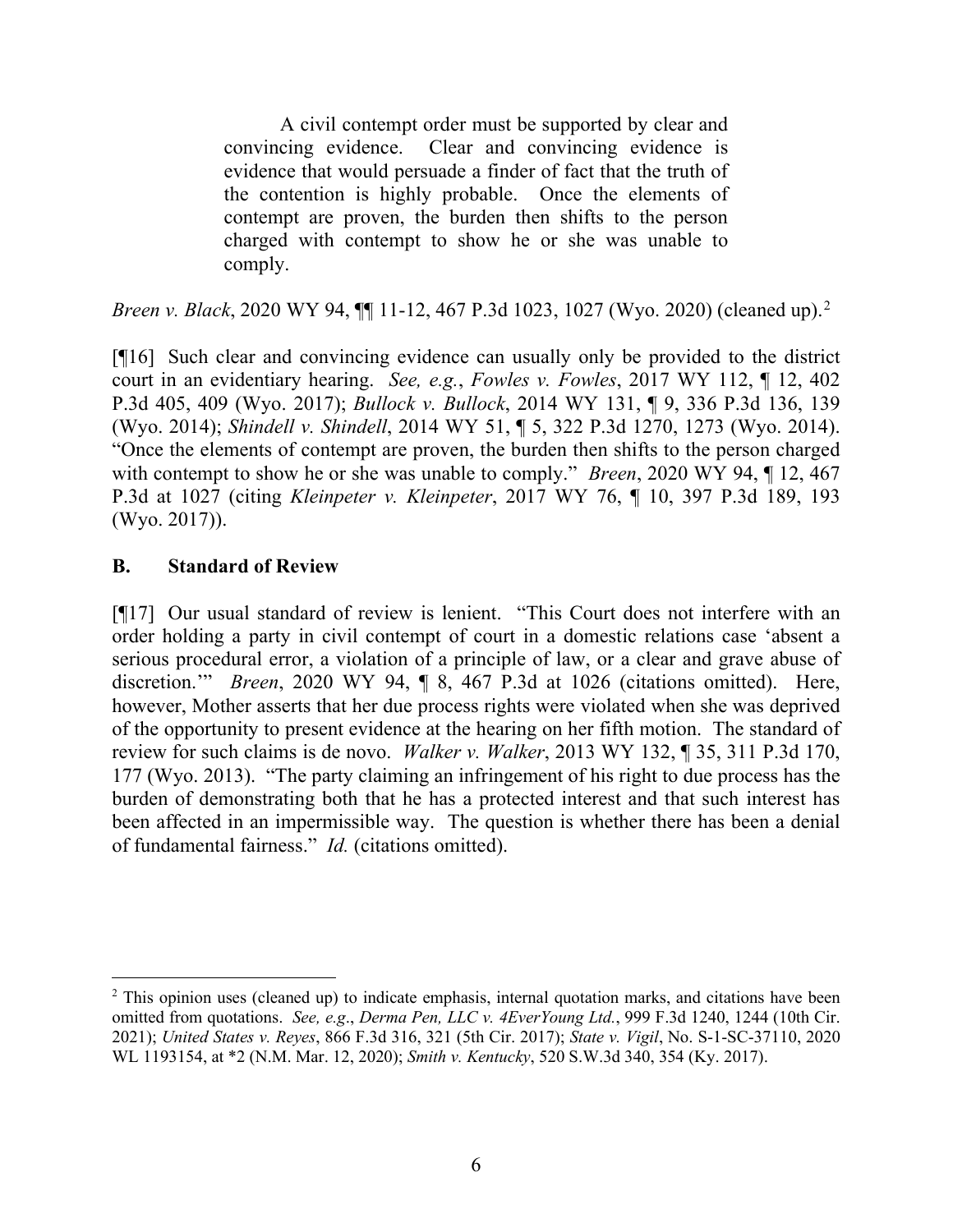### **C. Due Process**

[¶18] It is understandable that Mother found the procedure on her fifth motion confusing. The district court's Order to Show Cause and Appear set a thirty-minute hearing. The Order was accompanied by an Order Setting Protocols for Video Hearing which advised counsel, among other things, to email exhibits to the judge's judicial assistant, and not to file them with the clerk of court. Mother provided no exhibits to the judicial assistant and, instead, attached them to her reply brief, filed with the clerk of court. At the hearing, the district court invited counsel to present argument on their positions, but never indicated that it would receive evidence or testimony. At that hearing, the district court explained that it would not consider evidence that is offered as an attachment to the pleadings, and Mother's counsel said he believed the hearing was "an offer of proof hearing." The district court rejected that suggestion, and we agree. There is no place for an "offer of proof hearing" in these proceedings. Mother had the initial burden to establish contempt by clear and convincing evidence, and she did not attempt to do so, other than by asking the district court to consider documents attached to her reply brief.

[¶19] In *Lemus v. Martinez*, we rejected Father's argument the district court's time limits at trial deprived him of due process. 2019 WY 52, ¶ 34, 441 P.3d 831, 839 (Wyo. 2019). We explained, "The opportunity for hearing must be 'appropriate to the nature of the case,' and must be 'at a meaningful time and in a meaningful manner.'" *Id.* (quoting *In re ARF*, 2013 WY 97, ¶ 28, 307 P.3d 852, 858 (Wyo. 2013)). Despite planning to call up to seventeen witnesses in a one-day trial, "Father did not object to the time limitations, request more time, or make an offer of proof describing the evidence he would have presented if he had more time." *Lemus*, 2019 WY 52, ¶ 40, 441 P.3d at 840. In *Hofhine v. Hofhine*, Ms. Hofhine argued the district court violated her due process rights by refusing to permit the parties or witnesses to testify at a hearing on her motion to enforce a judgment and decree of divorce. 2014 WY 86, ¶¶ 6, 15, 330 P.3d 242, 244, 246 (Wyo. 2014). This Court explained the purpose of the hearing was to determine the purely legal issue of whether Ms. Hofhine was entitled to additional compensation under the divorce decree, and it would not have been appropriate in that proceeding to admit evidence extrinsic to the parties' agreement. *Id.* at ¶ 16, 330 P.3d at 247. Ms. Hofhine did not object to the procedure, seek to introduce any testimony, or provide an offer of proof indicating the content of any proposed testimony. *Id.*

[¶20] The purpose of the hearing on Mother's fifth motion was for Father to show cause why he should not be held in contempt. The district court set that hearing for thirty minutes, and Mother did not request more time or an evidentiary hearing. Although Mother was present, her attorney did not call her to testify and establish foundation for the exhibits. When it became clear the district court would not accept the task of sorting through 180 pages for evidence of harassment, Mother did not request a continuance.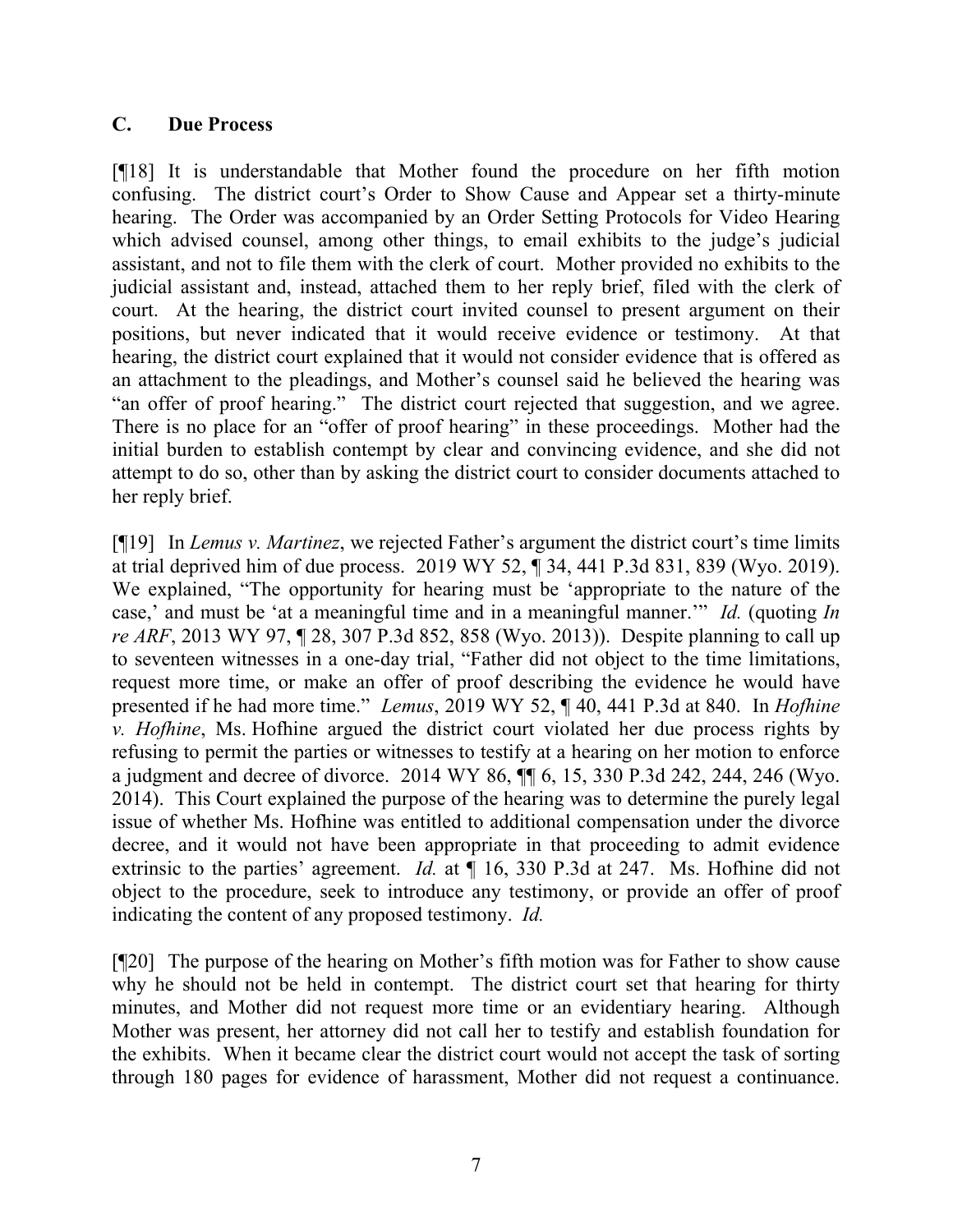Wyo. Stat. Ann. § 20-2-204 provides a parent the opportunity to present a showing that the other parent has willfully violated a court order. It does not release a parent from the obligation to carry her burden of proof in accordance with the rules of evidence and civil procedure. Mother failed to carry that burden; she was not deprived of her due process rights.

# **D. The Attachments to Mother's Reply Brief are not Evidence**

[¶21] Mother's argument she was deprived of due process focuses on the district court's refusal to consider the communications attached to her reply brief as evidence. She contends "the district court's arbitrary decision to not hear Appellant's exhibits attached to her *Answer to Defendant's Counterclaim to* [*her contempt motion*] deprived Appellant of a fundamental fairness."

[¶22] As the district court explained, it struck the exhibits because Mother did not submit them in accordance with the Wyoming Rules of Civil Procedure or Evidence.<sup>[3](#page-8-0)</sup> Mother disagrees, citing W.R.C.P. 10(c), which states, in relevant part, "A copy of a written instrument that is an exhibit to a pleading is a part of the pleading for all purposes." She claims the exhibits are "written instruments" because "nearly each and every page of such exhibits evidence [Father's] blatant and unrelenting harassment of [Mother]." But documents are not "written instruments" simply because they contain information the offering party considers important. There are several problems with Mother's reliance on W.R.C.P. 10.

[¶23] First, a motion for order to show cause is not a "pleading," and therefore would not fall under Rule 10. W.R.C.P. 7 lists the documents which are "pleadings," and that list does not include motions of any kind. Second, even if Mother's motion had been a "pleading," the attachments are not "instruments."

[¶24] Black's Law Dictionary defines instrument as a "written legal document that defines rights, duties, entitlements, or liabilities, such as a statute, contract, will, promissory note, or share certificate." *Instrument*, Black's Law Dictionary (10th ed. 2014). *See Smith v. Hogan*, 794 F.3d 249, 254 (2d Cir. 2015) (citing Black's Law Dictionary (10th ed. 2014)) (appellant's affidavit containing a personal narrative of his experiences to support an employment discrimination claim not a "written instrument" for the purpose of F.R.C.P. 10(c)); *see also Perkins v. Silverstein*, 939 F.2d 463, 467 (7th

<span id="page-8-0"></span><sup>&</sup>lt;sup>3</sup> The district court ruled it would "strike all of those e-mail attachments." Although W.R.C.P. 12(f) authorizes a court to strike materials from a pleading for the reasons set forth in that rule, it is more accurate to say that the district court simply ruled those documents were not properly offered into evidence, and it would not consider them. ("I'm not going to take and look at e-mail attachments which are not evidence without them being introduced in a proper way in a proper evidentiary hearing.").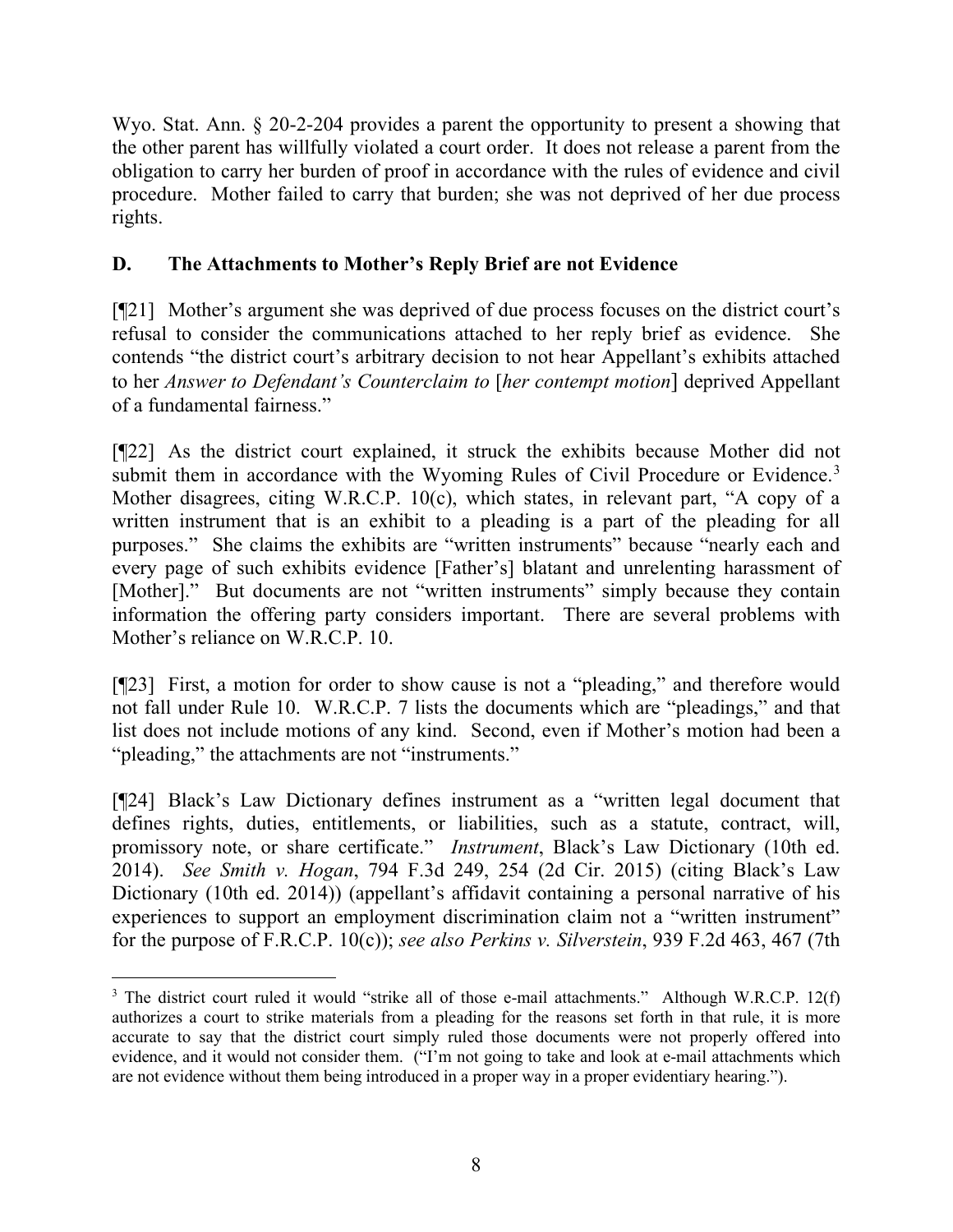Cir. 1991) ("Apparently reading Fed.R.Civ.P. 10(c) as a license to plead their case by exhibit, plaintiffs attached an assortment of letters, newspaper articles, commentaries, cartoons and miscellaneous other exhibits to their complaint, leaving it to the court to extract the relevant facts.").<sup>[4](#page-9-0)</sup> This Court has not defined what qualifies as a "written" instrument," but in *Chamberlain v. Ruby Drilling Co., Inc.*, we determined a contract and addendum attached to a pleading was an instrument under Rule 10, and therefore became part of the pleading. 986 P.2d 846, 848 (Wyo. 1999).

[¶25] Unlike the contract in *Chamberlain*, the 148 pages of Talking Parents communications are not "written legal document[s] that define[] rights, duties, entitlements, or liabilities." To present the documents for the district court's consideration, Mother needed to identify Father's allegedly harassing statements and establish foundation for them in accordance with the Wyoming Rules of Evidence. Instead, Mother failed to submit her proposed exhibits in accordance with the district court's pretrial order, left it to the district court "to extract the relevant facts" from the entire set of communications, and made no attempt at the hearing on her fifth motion to establish foundation for the proper admission of her documents. The district court correctly declined to consider her exhibits. Although we question the district court's hearing procedure, in which it invited argument of counsel but not evidence, we conclude that Mother was not deprived of due process because she exercised none of the opportunities available to her to seek the proper admission of the evidence supporting her claims.

## *II. Mother Was Barred from Relitigating Father's Alleged Email Harassment That Occurred Prior to Her Fifth Motion*

[¶26] The district court denied Mother's fifth motion with respect to Father's allegedly harassing communications. Mother raised it again in her sixth motion, and the district court stated that it had already ruled on that issue and that it did not intend to revisit the ruling or any evidence about Father's conduct prior to the hearing on her fifth motion. Whether the district court ruled on the issue in the earlier hearing is a question of fact, and whether Mother was precluded from litigating the issue further is a question of law. "We review a district court's findings of fact for clear error." *Motylewski v. Motylewski*, 2021 WY 51, ¶ 11, 484 P.3d 560, 561-62 (Wyo. 2021) (citing *Osborn v. Kilts*, 2006 WY 142, ¶ 6, 145 P.3d 1264, 1266 (Wyo. 2006)). We review its findings of law de novo. *Matter of Adoption of MAJB*, 2020 WY 157, ¶ 9, 478 P.3d 196, 200 (Wyo. 2020).

<span id="page-9-0"></span><sup>&</sup>lt;sup>4</sup> "Because the Wyoming Rules of Civil Procedure are patterned after the Federal Rules of Civil Procedure, federal court interpretations of their rules are highly persuasive in our interpretation of the corresponding Wyoming rules." *Carroll v. Gibson*, 2021 WY 59, ¶ 9 n.5, 485 P.3d 1004, 1007 n.5 (Wyo. 2021) (quoting *Gunsch v. State*, 2019 WY 79, ¶ 15 n.4, 444 P.3d 1278, 1282 n.4 (Wyo. 2019)).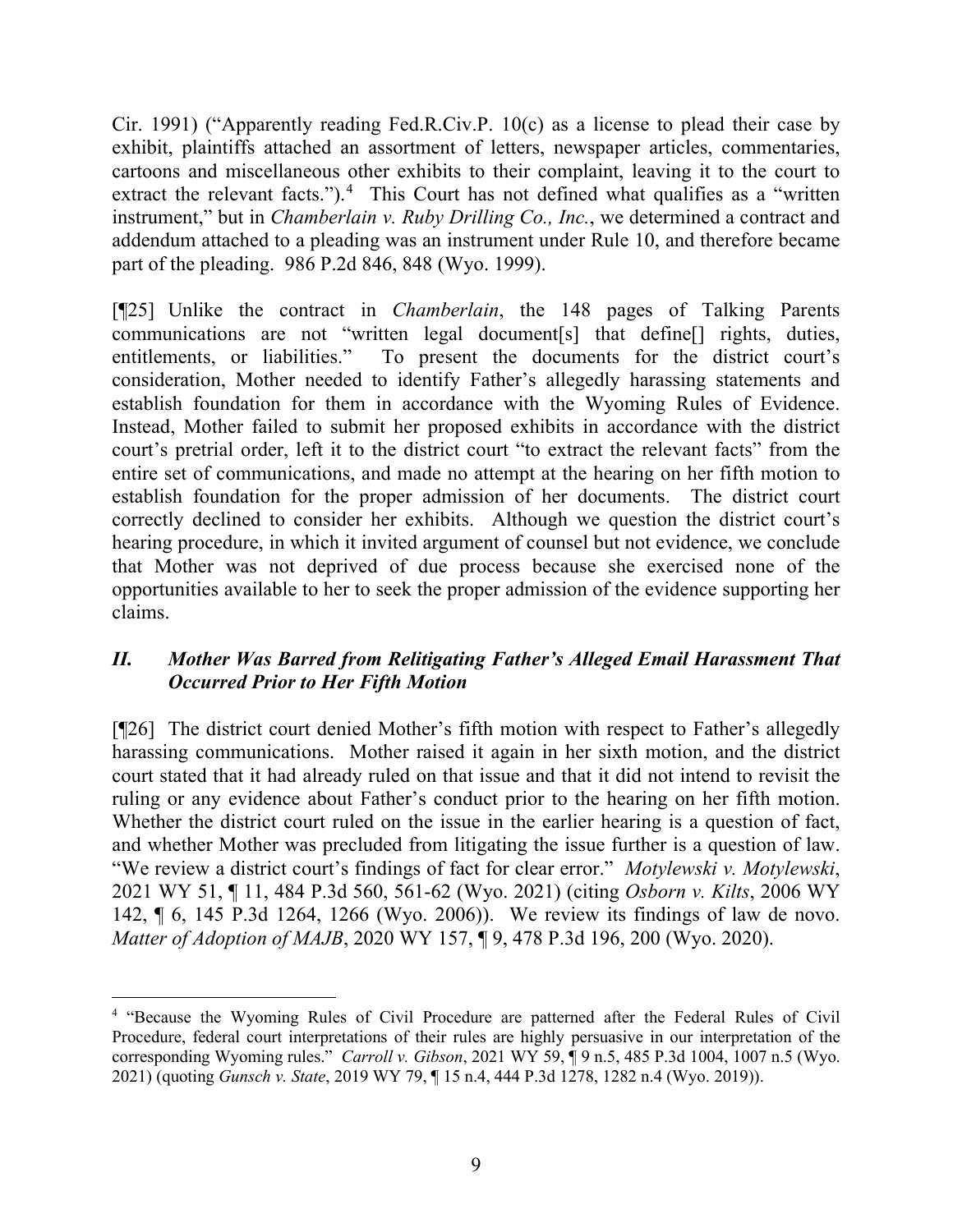[¶27] Mother asserts the district court erred when it announced at the later hearing that it had already ruled on the issues raised in her fifth motion. Mother says this statement is erroneous because it contradicts what she perceived as an invitation to have an evidentiary hearing on her fifth motion "in the future." However, the district court's ruling left no doubt: "I would strike all of those e-mail attachments, and I would deny the motion with respect to the inappropriate comments." We turn then to the legal question of the finality of this ruling.

[¶28] In *Breen v. Black*, 2015 WY 96, ¶ 19, 353 P.3d 725, 729 (Wyo. 2015), an appeal of an order on a motion to show cause post-divorce, we said:

> This Court has long abided by the rule that a party should not be permitted to subsequently litigate facts which he could have raised but failed to raise or prove in a prior action that concerned the same subject matter. That rule protects the opposing party from having to expend excessive time and money in defending against an alleged liability in several proceedings rather than in one, and it carries the systemic benefit of avoiding unnecessary and unduly prolonged litigation. *Davis v. Davis*, 56 Wyo. 524, 534-35, 111 P.2d 124, 127 (Wyo. 1941). We can think of few places where such limitations can provide more benefit to courts, litigants, and the litigants' children than in post-divorce proceedings.

In *Motylewski*, we applied the four res judicata factors to post-divorce proceedings: "(1) is there identity of parties; (2) is there identity of subject matter; (3) are the issues the same and do they relate to the subject matter; and (4) are the capacities of the persons identical in reference to both the subject matter and the issues between them." 2021 WY 51, ¶ 12, 484 P.3d at 562 (citing *Rigdon v. Rigdon*, 2018 WY 78, ¶ 13, 421 P.3d 1069, 1073 (Wyo. 2018)). Applying these factors, we conclude Mother's earlier harassment claim was barred. The parties were identical; the subject matter, Father's communications before the earlier hearing, was the same; the issue, that Father violated the decree by sending messages that harassed Mother by making and implying mean and nasty and derogatory and deprecatory statements to her, was the same; and the parties were in the same position with relation to one another.

[¶29] In *Breen v. Black*, ex-spouses disagreed over their respective share of the children's medical expenses. 2015 WY 96, ¶¶ 4-5, 353 P.3d at 727. Mother attempted to recoup Father's share and, in response, Father claimed that Mother owed him more than he owed her, but he failed to provide evidence to support the defense. *Id.* at ¶¶ 4-6, 353 P.3d at 727. The court entered judgment for Mother, and Father did not appeal. *Id.* at ¶ 7, 353 P.3d at 727-28. More than a year later, Father filed a motion for contempt citing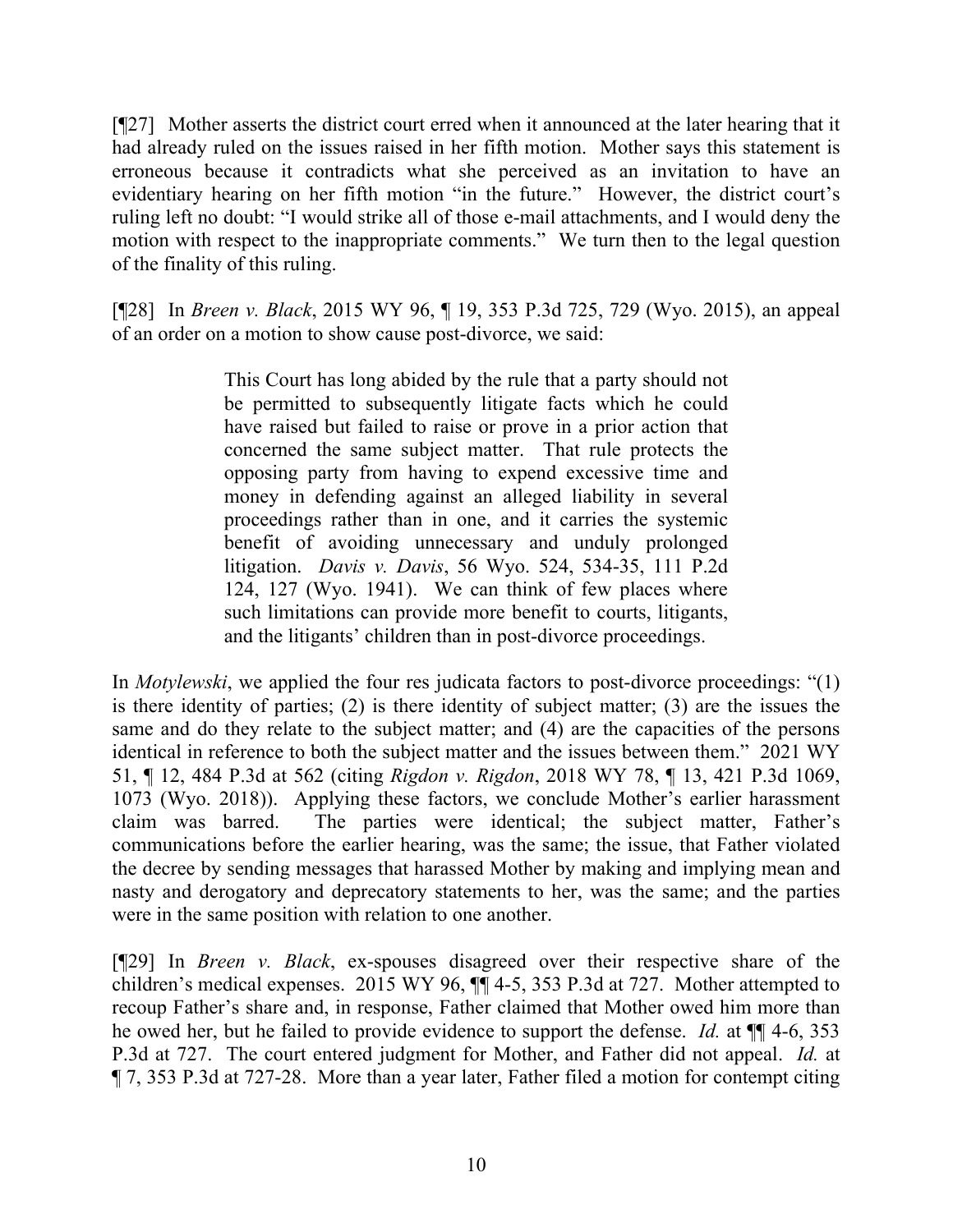Mother's failure to pay her share of medical expenses he had paid, many of which arose before the hearing on Mother's earlier claim. *Id.* at ¶ 8, 353 P.3d at 728. The district court determined Father's claim was not barred by res judicata. *Id.* at ¶¶ 9-13, 353 P.3d at 728. We said Father's claims were barred if they could have been litigated in the earlier proceeding:

> Clearly they could have been—and they were, ineffectively, because he raised an offset to [Mother's] claims both in his responsive pleading to the 2012 motion seeking to have him held in contempt and in the hearing on that motion. He simply failed to prove the offset. The district court entered a judgment resolving those issues.

*Id.* at ¶ 17, 353 P.3d at 729. Like the father in *Breen*, Mother litigated, but failed to prove, her claim of harassment in the hearing on her fifth motion for contempt. Her claim was thereafter barred with respect to Father's conduct prior to that hearing.

[¶30] The district court's ruling at the hearing on Mother's fifth motion concluded the issue of Father's alleged harassment up to that point. The district court did not err when it announced that it had already ruled on Mother's harassment allegation arising from the period before and that it would not revisit that ruling.

# *III. The District Court Did Not Err When It Found Father Was Not in Contempt for Failing to Timely Pay His Portion of the Children's Medical Bills*

[¶31] "District courts have the inherent power to punish contempt, and we will not disturb a contempt order in a domestic relations case absent a 'serious procedural error, a violation of a principle of law, or a clear and grave abuse of discretion.'" *Jenkins v. Jenkins*, 2020 WY 120, ¶ 5, 472 P.3d 370, 372 (Wyo. 2020) (quoting *Breen*, 2020 WY 94, ¶ 8, 467 P.3d at 1026). "Our review requires us to determine whether the district court could reasonably conclude as it did." *Jenkins*, 2020 WY 120, ¶ 5, 472 P.3d at 372- 73 (citing *Fowles*, 2017 WY 112, ¶ 14, 402 P.3d at 410).

[¶32] Mother complains of the district court's refusal to find Father in contempt for the manner and timeliness of his reimbursement for his share of the children's medical expenses.

> The purpose of a civil contempt is to coerce a party into complying with a prior court order. In a civil contempt proceeding, the contemnor carries the keys of his prison in his own pocket, and can obtain release by complying with the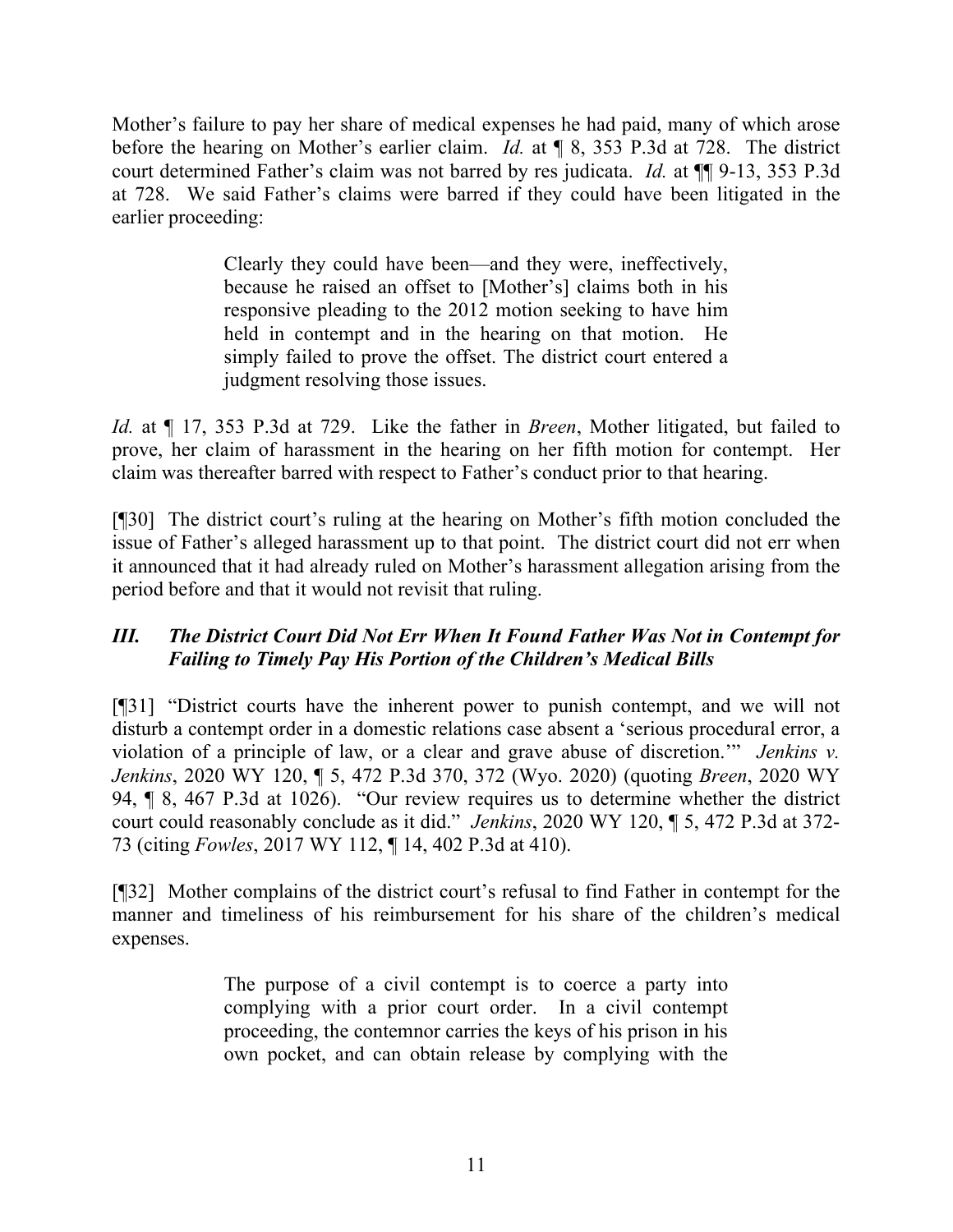order of the court that sent him there. The contemnor's compliance is all that is sought on civil contempt.

*Breen*, 2020 WY 94,  $\P$  15-16, 467 P.3d at 1028 (cleaned up). The district court abuses its discretion when it holds a parent in contempt for a violation that was remedied before the action was filed. *Id.* at ¶¶ 17-18, 467 P.3d at 1028.

[¶33] Father remedied his violation by reimbursing Mother for the children's medical expenses three months before she filed her fifth motion for order to show cause. The district court did not find Father in contempt, but made it clear that in the future, Father was to pay "in a timely manner and not by way of an electronic wire transfer which would cost [Mother] bank fees." The district court did not err by denying Mother's fifth motion with respect to medical expenses.

## *IV. The District Court Abused Its Discretion by Awarding Mother, without Analysis, \$100 for Attorney Fees Related to Part of Her Fifth Motion*

[¶34] This Court reviews a district court's grant or denial of attorney fees for abuse of discretion. *Hofhine*, 2014 WY 86, ¶ 17, 330 P.3d at 247 (citing *Sterrett Props., LLC v. Big-D Signature Corp.*, 2013 WY 154, ¶ 8, 314 P.3d 1155, 1157 (Wyo. 2013)).

> A court abuses its discretion when it acts in a manner which exceeds the bounds of reason under the circumstances. The party who is attacking the trial court's ruling has the burden to establish an abuse of discretion, and the ultimate issue is whether the court could reasonably conclude as it did.

*Meiners v. Meiners*, 2019 WY 39, ¶ 9, 438 P.3d 1260, 1266 (Wyo. 2019) (quoting *McBride-Kramer v. Kramer*, 2019 WY 10, ¶ 11, 433 P.3d 529, 532 (Wyo. 2019)).

[¶35] Mother argues the district court abused its discretion when it awarded her only \$100 in attorney fees related to the fifth motion, and when it denied her request to reconsider the award. We agree. The divorce decree provided that in the event one party was required to take legal action to enforce it, that party would be entitled to recover all costs and attorney fees of such an action. Attorney fees are recoverable if expressly provided for by statute, contract, or decree. *Hofhine*, 2014 WY 86, ¶ 18, 330 P.3d at 247 (husband entitled to recover fees pursuant to a provision of Decree Nunc Pro Tunc). However, the fees must be "reasonable under the lodestar test: the product of reasonable hours times a reasonable rate." *Painter v. Hallingbye*, 2021 WY 78, ¶ 42, 489 P.3d 684, 696 (Wyo. 2021) (internal quotation marks omitted) (quoting *State ex rel. Wyo. Workers' Comp. Div. v. Brown*, 805 P.2d 830, 858 (Wyo. 1991)). The lodestar test requires courts to make "a determination of '(1) whether the fee charged represents the product of